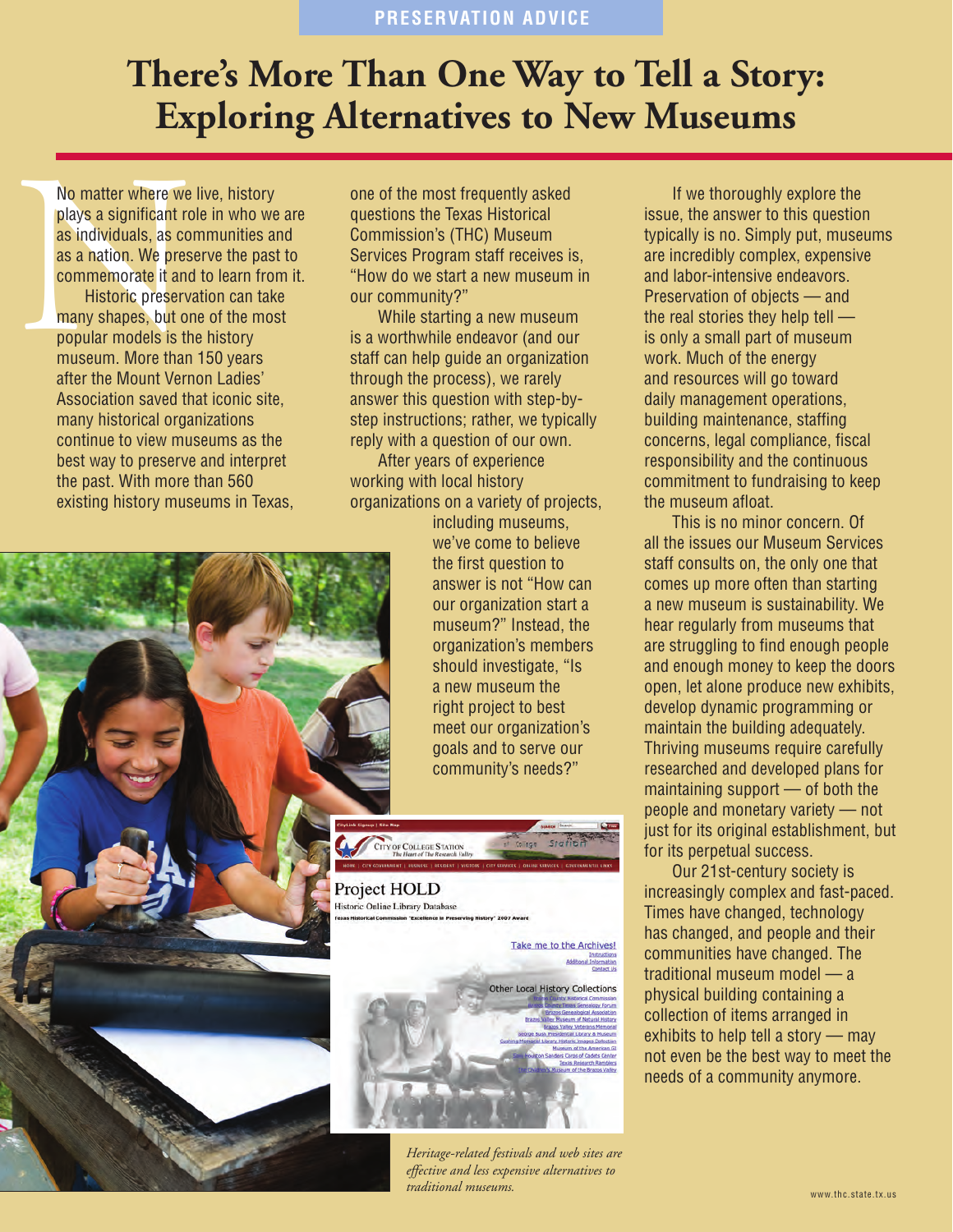When we shed the conventional concepts of needing a collection of objects (and the walls on which to display them) to preserve and interpret our past, a world of possibilities opens up. The first step is clearly defining what stories an organization wants to preserve and for whom. Once these two important factors are determined, opportunities begin to unfold. Match that goal with available resources and the community's needs and you may be surprised to find an alternative project is a better fit than a new museum.

So what do some alternative programs or projects look like? The answer will be unique to each community, but the options are as varied and as interesting as Texas' diverse landscapes. We've picked a few to get you started.

**n** Produce self-standing banner **exhibits** that interpret various facets

of the community's history using a combination of text and reproduced photos and graphics. The focus can be as simple as a timeline of important historical dates. Or, consider exploring a particular theme (such as the community's railroad history) in greater depth. Similar to a traditional museum exhibit, but without most of the cost, the beauty of this option is the ease of transporting the banner exhibit from one high-traffic location to the next, thus serving a greater percentage of the community than if it stayed in one place. By adding a new topic each year or two, you'll soon have a presence all over town.

**Example 13 Ask the local book club or community library** to add local history books to the rotation of recommended selections. Make sure someone from your organization is available to lead a discussion and to provide supplemental information. Expand on this option by writing reviews of new history books for the local newspaper or entertainment magazine. Record an audio review or an interview with the author to air on your local radio station or public access cable channel.

**■ Work with your community** theater group, local drama club or high school drama class to develop historical plays or skits about the community's history. Research and write the scripts, build accurate sets and props, sew periodappropriate costumes — there are many ways to promote historic preservation with this kind of venture.

## **n** Organize an annual **heritage festival**

centered on a particular historic event, person, industry or culture. This is a big project requiring a substantial amount of upfront planning and money, but it allows for a wide range of activities and participants and can be a great fund raiser.

*The THC's traveling exhibit educates people in libraries, courthouses and other public facilities throughout the state.* **■ Develop programs for use in the classroom**. Develop history kits that provide students handson experiences with history. Dress in period costume, demonstrate historical skills or act out a historic event with the kids. Be sure to coordinate with the school district and teachers on these kinds of projects to make sure they address curriculum and lesson plan needs. Other ideas include working with an audio-visual class to develop a

*— Continued on page 14*



 $10.00$  $200.0$